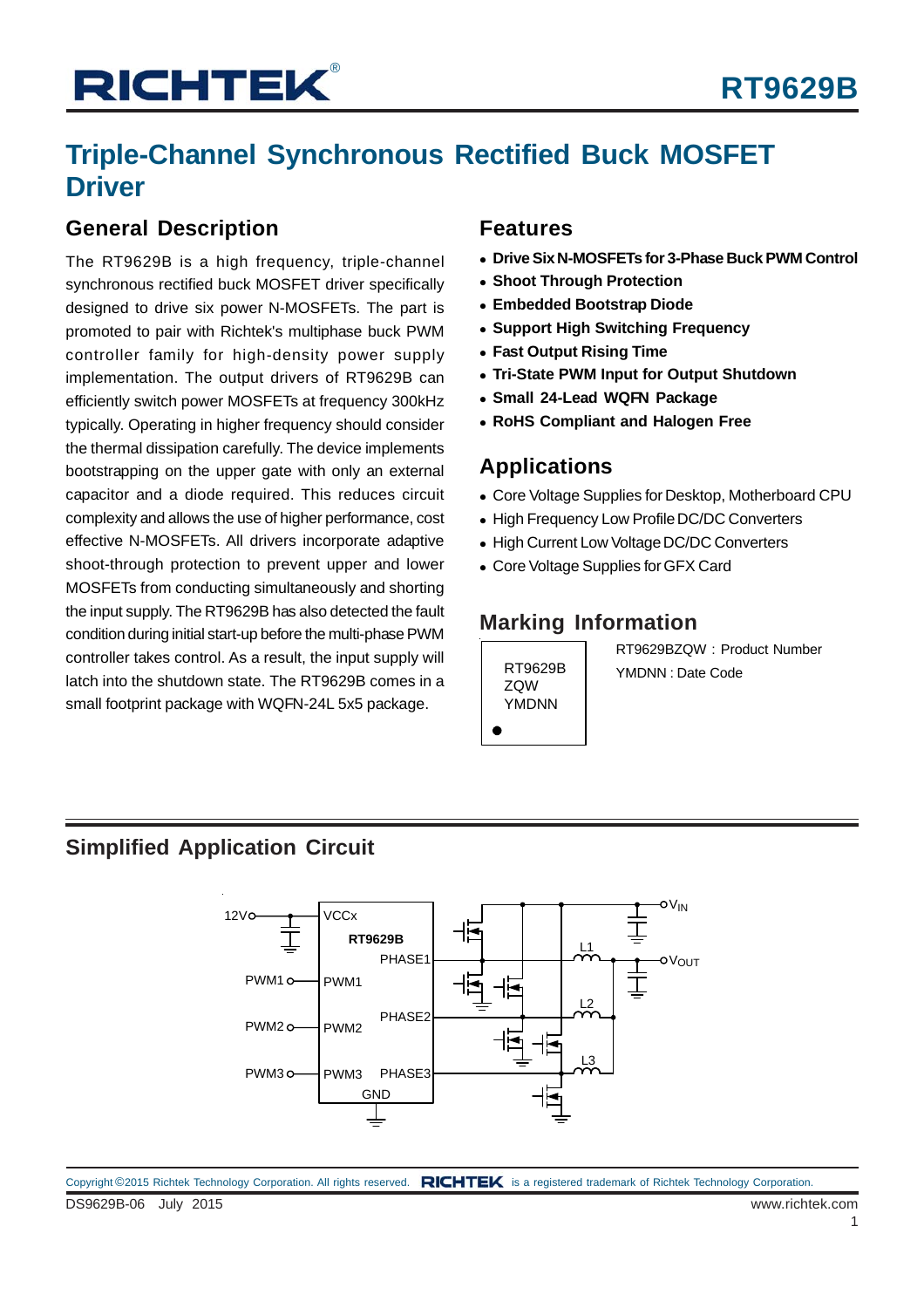

### **Ordering Information**

 $RT9629B$  $D$ 

Package Type QW : WQFN-24L 5x5 (W-Type)

Lead Plating System Z : ECO (Ecological Element with Halogen Free and Pb free)

Note :

Richtek products are :

- RoHS compliant and compatible with the current require ments of IPC/JEDEC J-STD-020.
- Suitable for use in SnPb or Pb-free soldering processes.

### **Pin Configurations**



### **Function Pin Description**

| Pin No.                        | <b>Pin Name</b>                                             | <b>Pin Function</b>                                                                                                                                                                                            |
|--------------------------------|-------------------------------------------------------------|----------------------------------------------------------------------------------------------------------------------------------------------------------------------------------------------------------------|
| 1, 12, 19                      | UGATE3,<br>UGATE1,<br>UGATE2                                | High Side Gate Drive Outputs for Phase 3, Phase 1, and Phase 2. Connect this<br>pin to the Gate of high side power MOSFET.                                                                                     |
| 2, 11, 20                      | BOOT <sub>3</sub><br>BOOT <sub>1</sub><br>BOOT <sub>2</sub> | Bootstrap Power Pins for Phase 3, Phase 1, and Phase 2. This pin powers the<br>high side MOSFET driver. Connect this pin to the junction of the bootstrap<br>capacitor and the cathode of the bootstrap diode. |
| 3, 14, 23,<br>25 (Exposed Pad) | <b>GND</b>                                                  | Ground. The exposed pad must be soldered to a large PCB and connected to<br>GND for maximum power dissipation.                                                                                                 |
| 4, 6, 8                        | <b>NC</b>                                                   | No Internal Connection.                                                                                                                                                                                        |
| 5, 7, 9                        | PWM3,<br>PWM2,<br>PWM1                                      | PWM Signal Input. Connect this pin to the PWM output of the controller.                                                                                                                                        |
| 10                             | POR                                                         | Power On Reset Signal.                                                                                                                                                                                         |
| 13, 18, 24                     | PHASE1,<br>PHASE2,<br>PHASE3                                | Switch Nodes of High Side Driver 1, Driver 2, and Driver 3. Connect this pin to<br>the high side MOSFET Source together with the low side MOSFET Drain and<br>the inductor.                                    |
| 15, 17, 22                     | LGATE1,<br>LGATE2,<br>LGATE3                                | Low Side Gate Drive Output for Phase 1, Phase 2, and Phase 3. This pin drives<br>the Gate of low side MOSFET.                                                                                                  |
| 16, 21                         | VCC1, VCC2                                                  | Supply Input Pin. VCC1 supplies current for Channel 1 and Channel 2 gate<br>drivers. VCC2 supplies current for Channel 3 gate driver.                                                                          |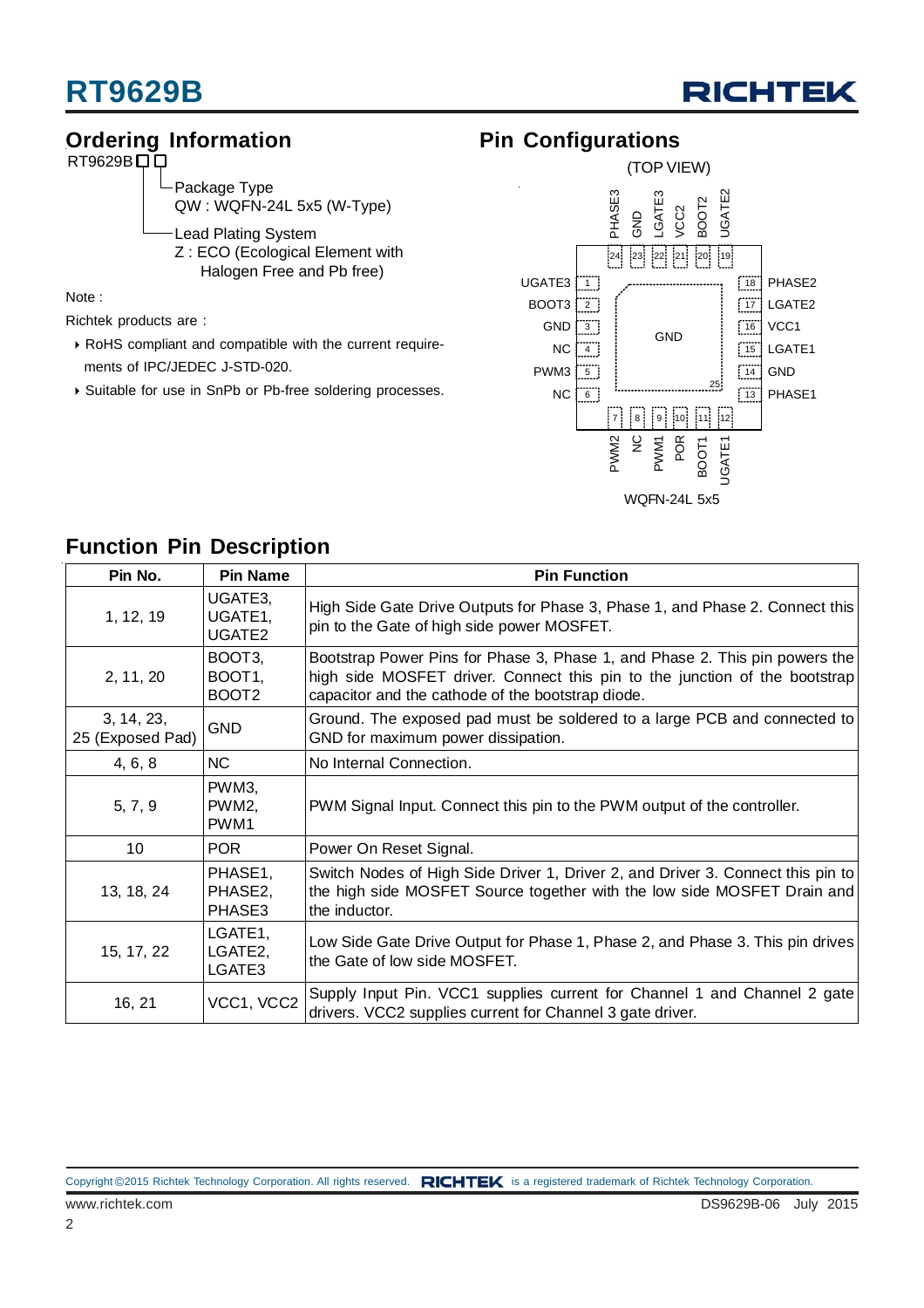### **Function Block Diagram**

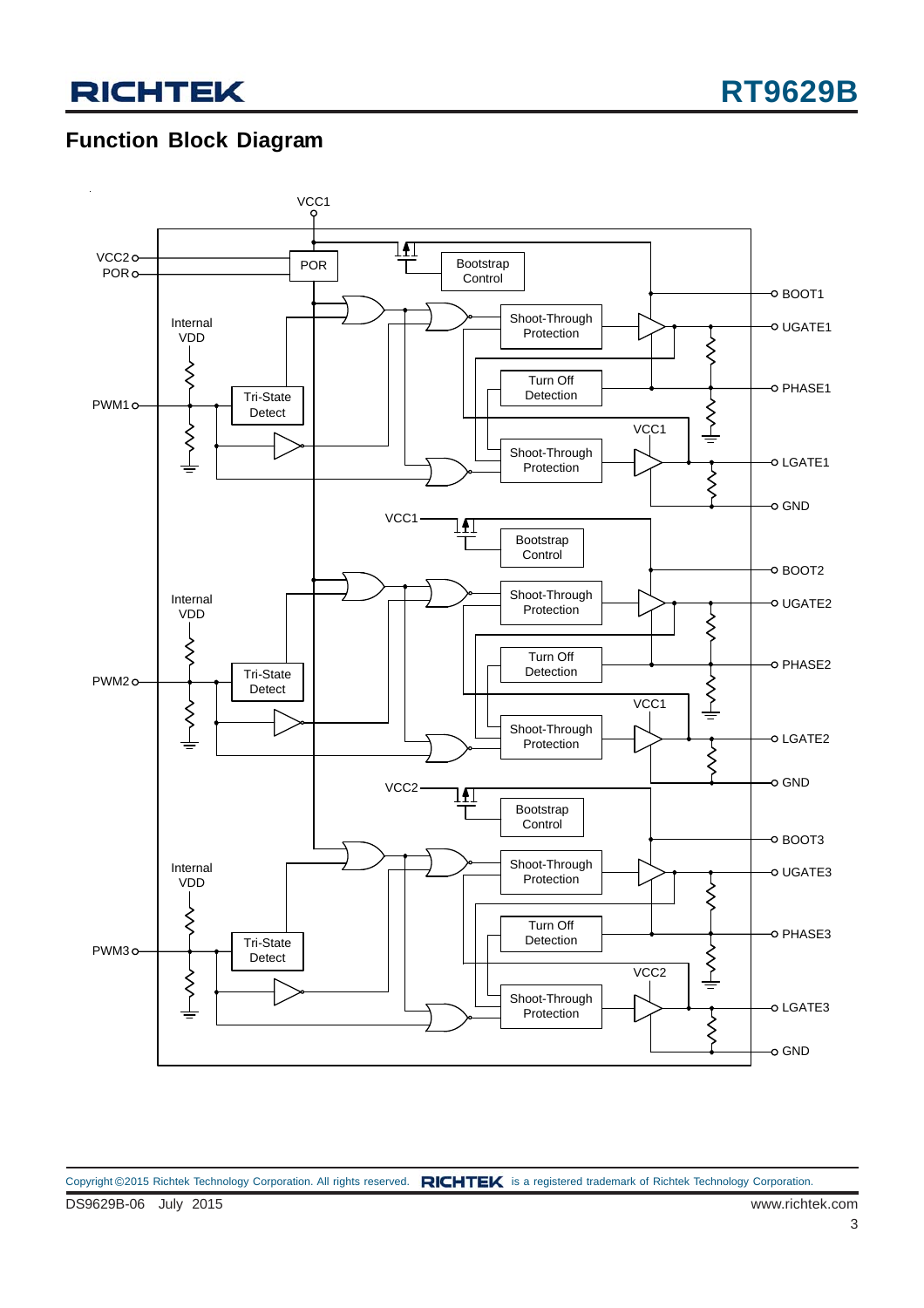## **RT9629B**



### **Operation**

#### **POR (Power On Reset)**

POR block detects the voltage at VCC1 pin and VCC2 pin. When the VCC1 and VCC2 pin voltage is higher than POR rising threshold, POR pin output voltage (POR output) is high. POR output is low when VCC1 and VCC2 are not both higher than POR rising threshold. When the POR pin voltage is high, UGATEx and LGATEx can be controlled by PWMx pin voltage. With low POR pin voltage, both UGATEx and LGATEx will be pulled to low.

#### **Tri-State Detect**

When the POR block output voltage is high, UGATEx and LGATEx can be controlled by PWMx input. There are three PWMx input modes, which are high, low, and shutdown state. If PWMx input is within the shutdown window, both UGATEx and LGATEx output are low. When PWMx input is higher than its rising threshold, UGATEx is high and LGATEx is low. When PWMx input is lower than its falling threshold, UGATEx is low and LGATEx is high.

#### **Bootstrap Control**

Bootstrap control block controls the integrated bootstrap switch. When LGATEx is high (low side MOSFET is turned on), the bootstrap switch is turned on to charge the bootstrap capacitor connected to BOOTx pin. When LGATEx is low (low side MOSFET is turned off), the bootstrap switch is turned off to disconnect VCCx pin and BOOTx pin.

#### **Turn-Off Detection**

Turn-off detection block detects whether high side MOSFET is turned off by monitoring PHASEx pin voltage. To avoid shoot through between high side and low side MOSFETs, low side MOSFET can be turned on only after high side MOSFET is effectively turned off.

Shoot-Through Protection :

Shoot-through protection block implements the dead time when both high side and low side MOSFETs are turned off. With shoot-through protection block, high side and low side MOSFET are never turned on simultaneously. Thus, shoot through between high side and low side MOSFETs is prevented.

Copyright ©2015 Richtek Technology Corporation. All rights reserved. RICHTEK is a registered trademark of Richtek Technology Corporation.

4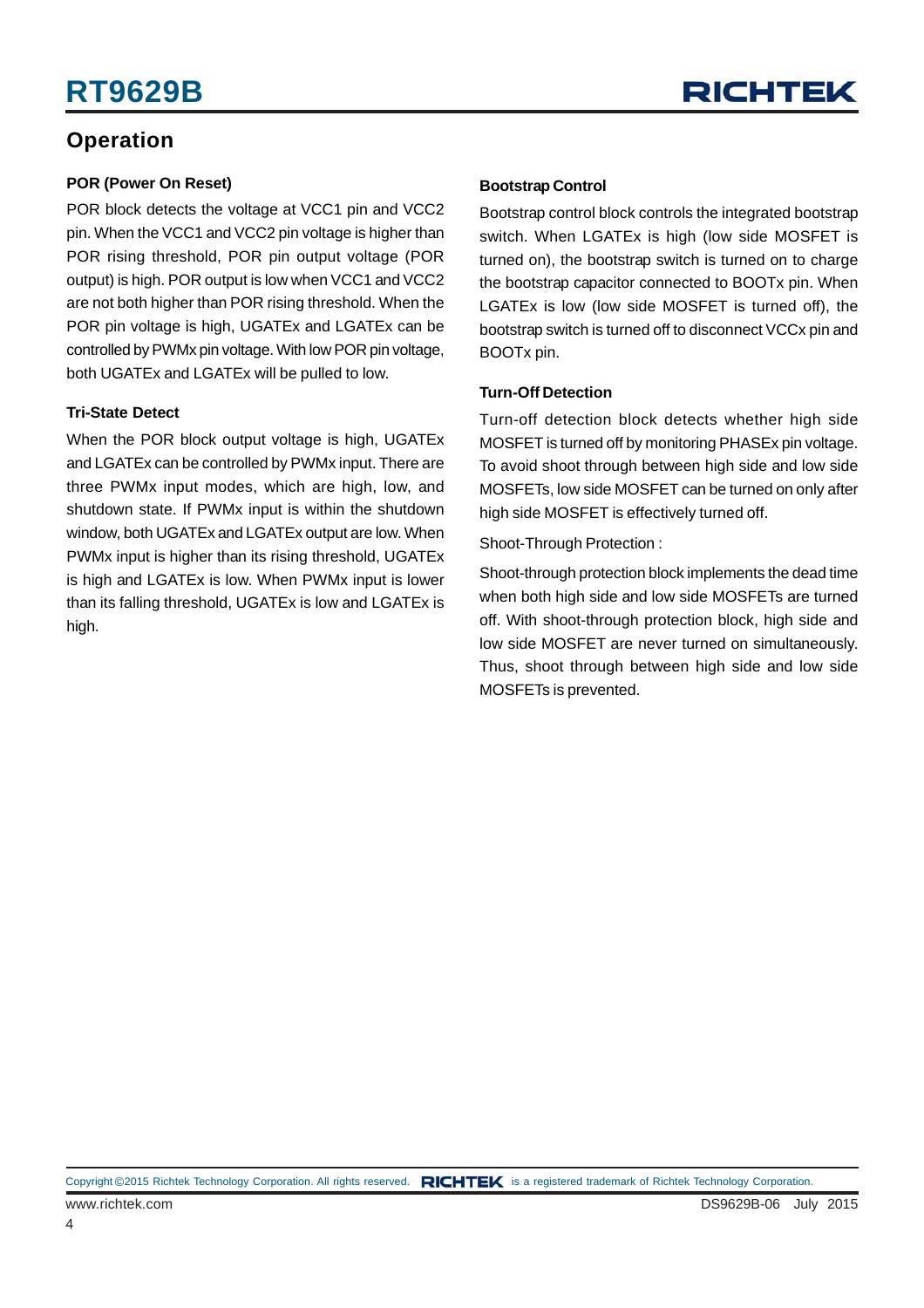### **Absolute Maximum Ratings** (Note 1)

| • PHASEx to GND                                |  |
|------------------------------------------------|--|
|                                                |  |
|                                                |  |
| • LGATEx to GND                                |  |
|                                                |  |
|                                                |  |
| • UGATEx to GND                                |  |
|                                                |  |
|                                                |  |
|                                                |  |
|                                                |  |
| • Power Dissipation, $P_D @ T_A = 25^{\circ}C$ |  |
|                                                |  |
| • Package Thermal Resistance (Note 2)          |  |
|                                                |  |
|                                                |  |
|                                                |  |
|                                                |  |
|                                                |  |
| • ESD Susceptibility (Note 3)                  |  |
|                                                |  |

### **Recommended Operating Conditions** (Note 4)

#### **Electrical Characteristics**

( $V_{CCx}$  = 12V,  $T_A$  = 25°C unless otherwise specified)

| <b>Parameter</b>            | Symbol                | <b>Test Conditions</b>                  | Min  | <b>Typ</b> | <b>Max</b> | Unit |
|-----------------------------|-----------------------|-----------------------------------------|------|------------|------------|------|
| Power Supply Voltage        | Vcc                   |                                         | 4.5  | $\sim$     | 13.2       | V    |
| <b>Power Supply Current</b> | <b>I</b> vcc          | $V_{\text{BOOTX}}$ = 12V, PWMx Floating | $ -$ | 250        | $- -$      | μA   |
| <b>Power On Reset (POR)</b> |                       |                                         |      |            |            |      |
| POR Rising Threshold        | $V_{\mathsf{POR\_r}}$ | V <sub>CCx</sub> Rising                 | $ -$ | 4          | 4.4        | V    |
| POR Falling Threshold       | $V_{\text{POR}_f}$    | V <sub>CCx</sub> Falling                | 3    | 3.5        | --         | V    |
| POR Pin High Voltage        | V <sub>POR_H</sub>    |                                         | $ -$ | 3.5        | 4          | V    |
| POR Pin Low Voltage         | V <sub>POR_L</sub>    |                                         | --   | --         | 0.5        | V    |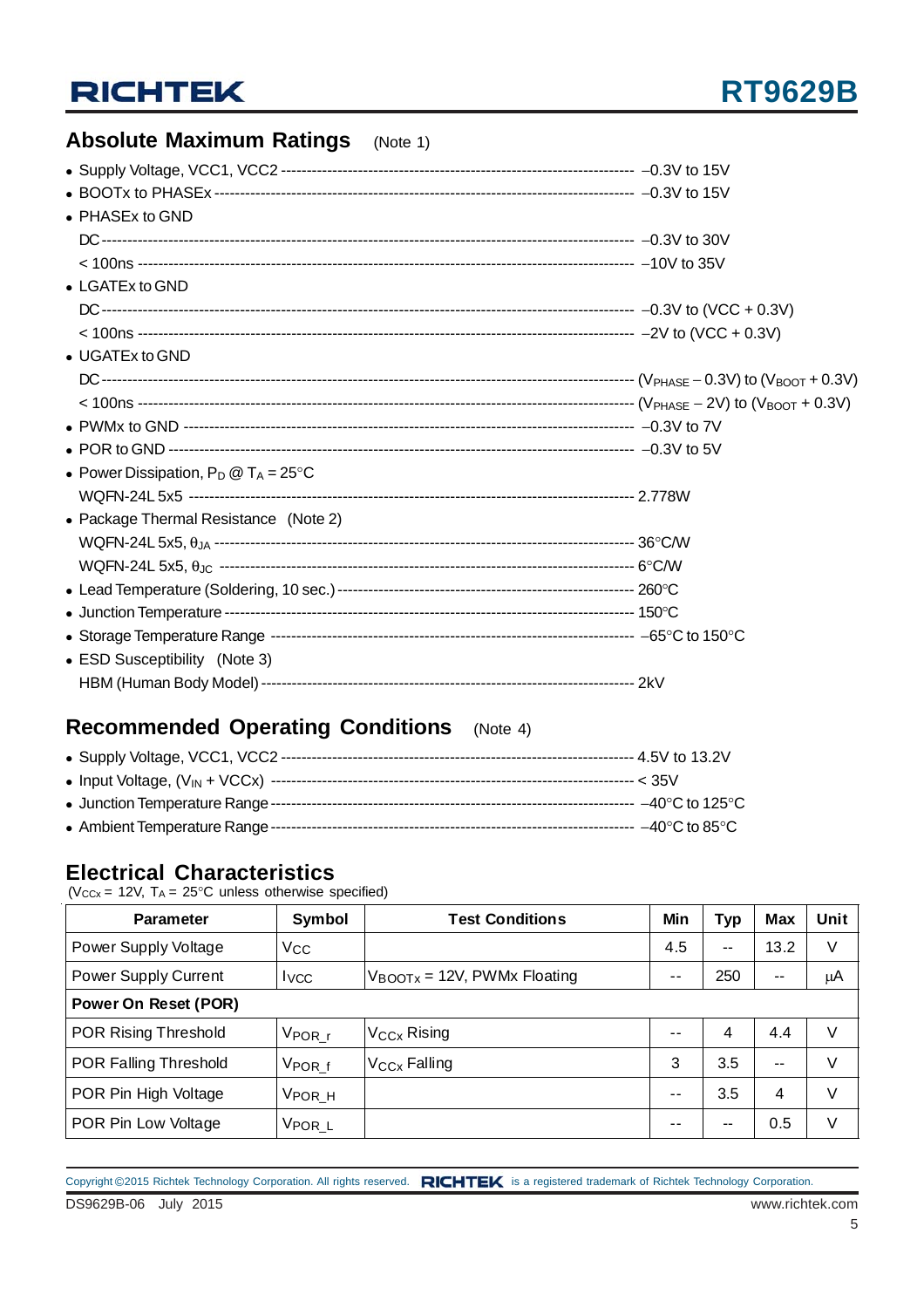## **RT9629B**



| <b>Parameter</b>              | Symbol                  | <b>Test Conditions</b>                                                        | Min                      | <b>Typ</b> | <b>Max</b>               | Unit     |
|-------------------------------|-------------------------|-------------------------------------------------------------------------------|--------------------------|------------|--------------------------|----------|
| <b>PWM Input</b>              |                         |                                                                               |                          |            |                          |          |
| Maximum Input Current         | <b>I</b> <sub>PWM</sub> | $V_{\text{PWMx}} = 0V$ or 5V                                                  | --                       | 160        | --                       | μA       |
| <b>PWMx Floating Voltage</b>  | V <sub>PWM_fl</sub>     | $PWMx = Open$                                                                 | --                       | 1.8        | $-$                      | V        |
| <b>PWMx Rising Threshold</b>  | V <sub>PWM_rth</sub>    |                                                                               | 2.3                      | 2.8        | 3.2                      | V        |
| <b>PWMx Falling Threshold</b> | V <sub>PWM_fth</sub>    |                                                                               | 0.7                      | 1.1        | 1.4                      | V        |
| <b>Timing</b>                 |                         |                                                                               |                          |            |                          |          |
| <b>UGATEx Rising Time</b>     | t <sub>UGATEr</sub>     | 3nF load                                                                      | $\overline{\phantom{a}}$ | 25         | --                       | ns       |
| <b>UGATEx Falling Time</b>    | t <sub>UGATEf</sub>     | 3nF load                                                                      | $\sim$ $\sim$            | 12         | $\overline{\phantom{a}}$ | ns       |
| <b>LGATEx Rising Time</b>     | <b>t</b> LGATEr         | 3nF load                                                                      | $\overline{\phantom{a}}$ | 24         | $\overline{\phantom{a}}$ | ns       |
| <b>LGATEx Falling Time</b>    | <b>ILGATEf</b>          | 3nF load                                                                      | $-$                      | 10         | --                       | ns       |
|                               | t <sub>UGATEpgh</sub>   | $V_{\text{BOOTx}} - V_{\text{PHASEx}} = 12V$                                  | --                       | 60         | --                       |          |
| <b>Propagation Delay</b>      | t <sub>UGATEpdl</sub>   | See Timing Diagram                                                            |                          | 22         | $\overline{\phantom{a}}$ | ns       |
|                               | t <sub>LGATEpdh</sub>   |                                                                               | --                       | 30         | --                       | ns       |
|                               | tLGATEpdl               | See Timing Diagram                                                            | --                       | 8          | ۰.                       |          |
| Output                        |                         |                                                                               |                          |            |                          |          |
| <b>UGATEx Drive Source</b>    | RUGATEST                | $V_{\text{BOOT}} - V_{\text{PHASE}} = 12V, I_{\text{Source}} = 100 \text{mA}$ | $\overline{\phantom{a}}$ | 1.7        | $\overline{\phantom{a}}$ | $\Omega$ |
| <b>UGATEx Drive Sink</b>      | <b>RUGATESK</b>         | $V_{\text{BOOT}} - V_{\text{PHASE}} = 12V, l_{\text{Sink}} = 100 \text{mA}$   | --                       | 1.4        | --                       | Ω        |
| <b>LGATEx Drive Source</b>    | $R_{\text{LGATEsr}}$    | $I_{Source} = 100mA$                                                          | $\overline{\phantom{a}}$ | 1.6        | $\overline{\phantom{a}}$ | Ω        |
| <b>LGATEx Drive Sink</b>      | RLGATESK                | $I_{\text{Sink}} = 100mA$                                                     | --                       | 1.1        | --                       | Ω        |

**Note 1.** Stresses beyond those listed "Absolute Maximum Ratings" may cause permanent damage to the device. These are stress ratings only, and functional operation of the device at these or any other conditions beyond those indicated in the operational sections of the specifications is not implied. Exposure to absolute maximum rating conditions may affect device reliability.

- **Note 2.** θ<sub>JA</sub> is measured at T<sub>A</sub> = 25°C on a high effective thermal conductivity four-layer test board per JEDEC 51-7. θ<sub>JC</sub> is measured at the exposed pad of the package.
- **Note 3.** Devices are ESD sensitive. Handling precaution is recommended.
- **Note 4.** The device is not guaranteed to function outside its operating conditions.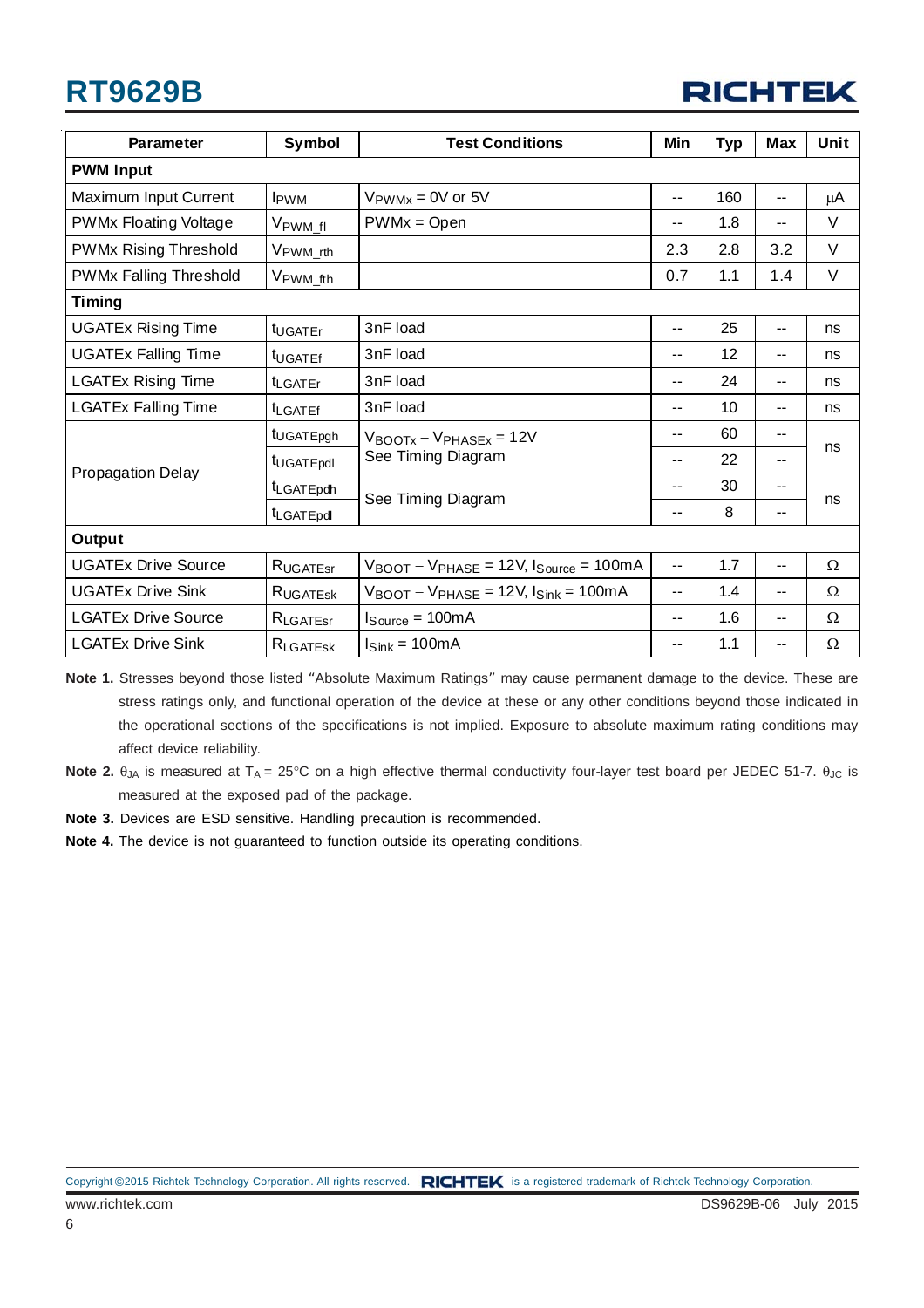### **Typical Application Circuit**



### **Timing Diagram**

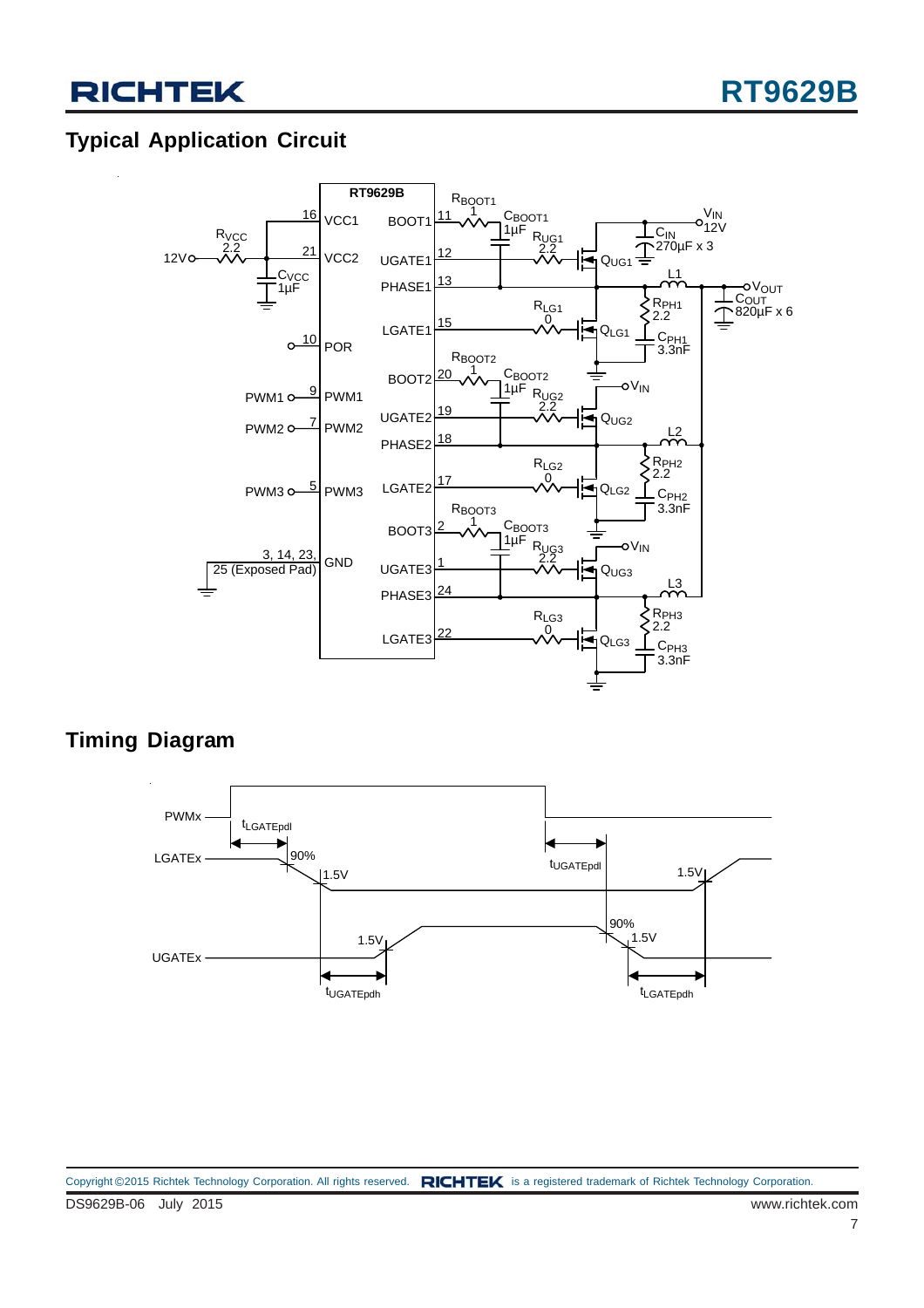

### **Typical Operating Characteristics**



www.richtek.com DS9629B-06 July 2015 Copyright ©2015 Richtek Technology Corporation. All rights reserved. RICHTEK is a registered trademark of Richtek Technology Corporation.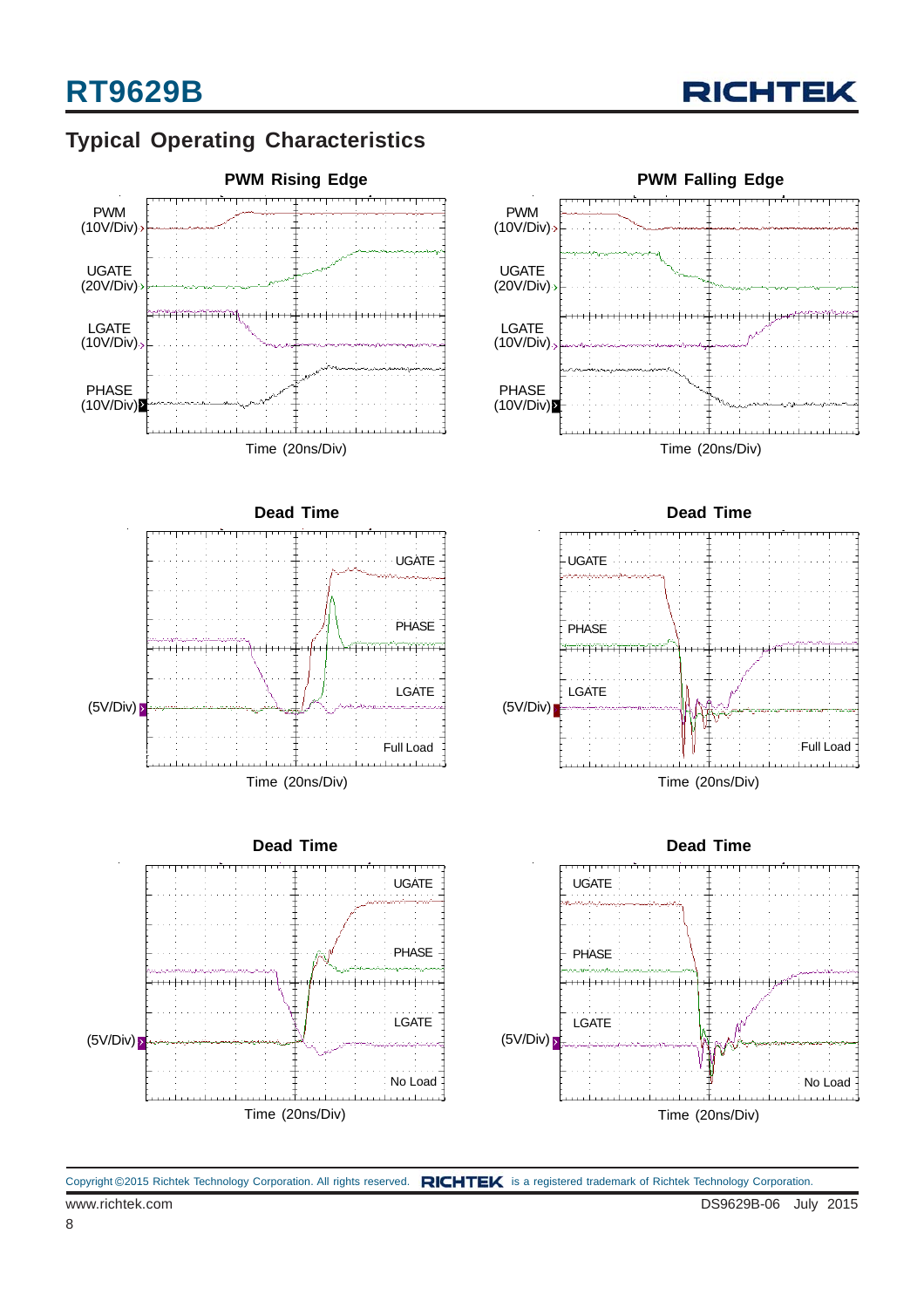

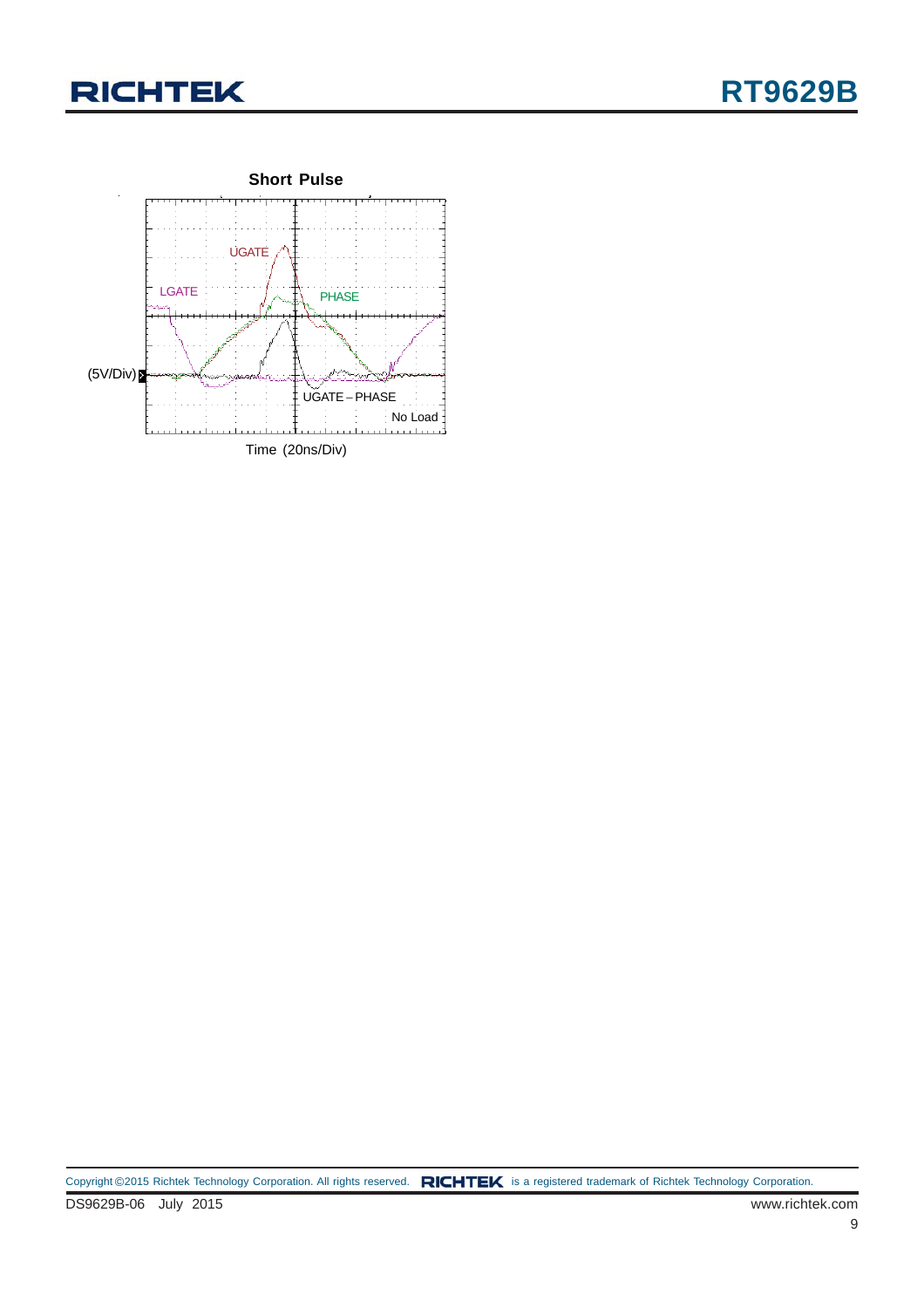### **Application Information**

The RT9629B is a high frequency, triple-channel synchronous rectified. MOSFET driver containing Richtek's advanced MOSFET driver technologies. The RT9629B is designed to be able to adapt from normal MOSFET driving applications to high performance CPU VR driving capabilities.

#### **Supply Voltage and Power On Reset**

The RT9629B can be utilized under both  $V_{CCx} = 5V$  or  $V_{CCx}$  = 12V applications which may happen in different fields of electronics application circuits. In terms of efficiency, higher  $V_{CCx}$  equals higher driving voltage of UGATEx/LGATEx which may result in higher switching loss and lower conduction loss of power MOSFETs. The choice of  $V_{CCx}$  = 12V or  $V_{CCx}$  = 5V can be a tradeoff to optimize system efficiency. And VCC1 pin must be directly connected to VCC2 pin.

The RT9629B controls both high side and low side N-MOSFETs of three half-bridge power according to three external input PWMx control signals. It has Power On Reset (POR) function which held UGATEx and LGATEx low before the VCCx voltage rises to higher than rising threshold voltage. When  $V_{CC1}$  and  $V_{CC2}$  exceed the POR threshold voltage, the voltage at the POR pin will be pulled high.

#### **Tri-state PWM Input**

After the initialization, the PWMx signal takes the control. The rising PWMx signal first forces the LGATEx signal to turn low then UGATEx signal is allowed to go high just after a non-overlapping time to avoid shoot through current. The falling of PWMx signal first forces UGATEx to go low. When UGATEx and PHASEx signal reach a predetermined low level, LGATEx signal is allowed to turn high.

The PWMx signal is acted as "High" if the signal is above the rising threshold and acted as " Low" if the signal is below the falling threshold. When PWM signal level enters and remains within the shutdown window, the output drivers are disabled and both MOSFET gates are pulled and held low. If the PWMx signal is left floating, the pin will be kept around 1.8V by the internal divider and provide the PWMx controller with a recognizable level.

#### **Bootstrap Power Switch**

The RT9629B builds in an internal bootstrap power switch to replace external bootstrap diode, and this can facilitate PCB design and reduce total BOM cost of the system. Hence, no external bootstrap diode is required in real applications.

#### **Non-overlap Control**

To prevent the overlap of the gate drivers during the UGATEx pull low and the LGATEx pull high, the non-overlap circuit monitors the voltages at the PHASEx node and high side gate drive (UGATEx – PHASEx). When the PWMx input signal goes low, UGATEx begins to pull low (after propagation delay). Before LGATEx is pulled high, the non-overlap protection circuit ensures that the monitored voltages have gone below 1.1V. Once the monitored voltages fall below 1.1V, LGATEx begins to turn high. By waiting for the voltages of the PHASEx pin and high side gate driver to fall below 1.1V, the non-overlap protection circuit ensures that UGATEx is low before LGATEx pulls high.

Also to prevent the overlap of the gate drivers during LGATEx pull low and UGATEx pull high, the non-overlap circuit monitors the LGATEx voltage. When LGATEx goes below 1.1V, UGATEx goes high after propagation delay.

#### **Driving Power MOSFETs**

The DC input impedance of the power MOSFET is extremely high. When  $V_{gs1}$  or  $V_{gs2}$  is at 12V or 5V, the gate draws the current only for few nano-amperes. Thus once the gate has been driven up to " ON" level, the current could be negligible.

However, the capacitance at the gate to source terminal should be considered. It requires relatively large currents to drive the gate up and down 12V (or 5V) rapidly. It is also required to switch drain current on and off with the required speed. The required gate drive currents are calculated as follows.

Copyright ©2015 Richtek Technology Corporation. All rights reserved. RICHTEK is a registered trademark of Richtek Technology Corporation.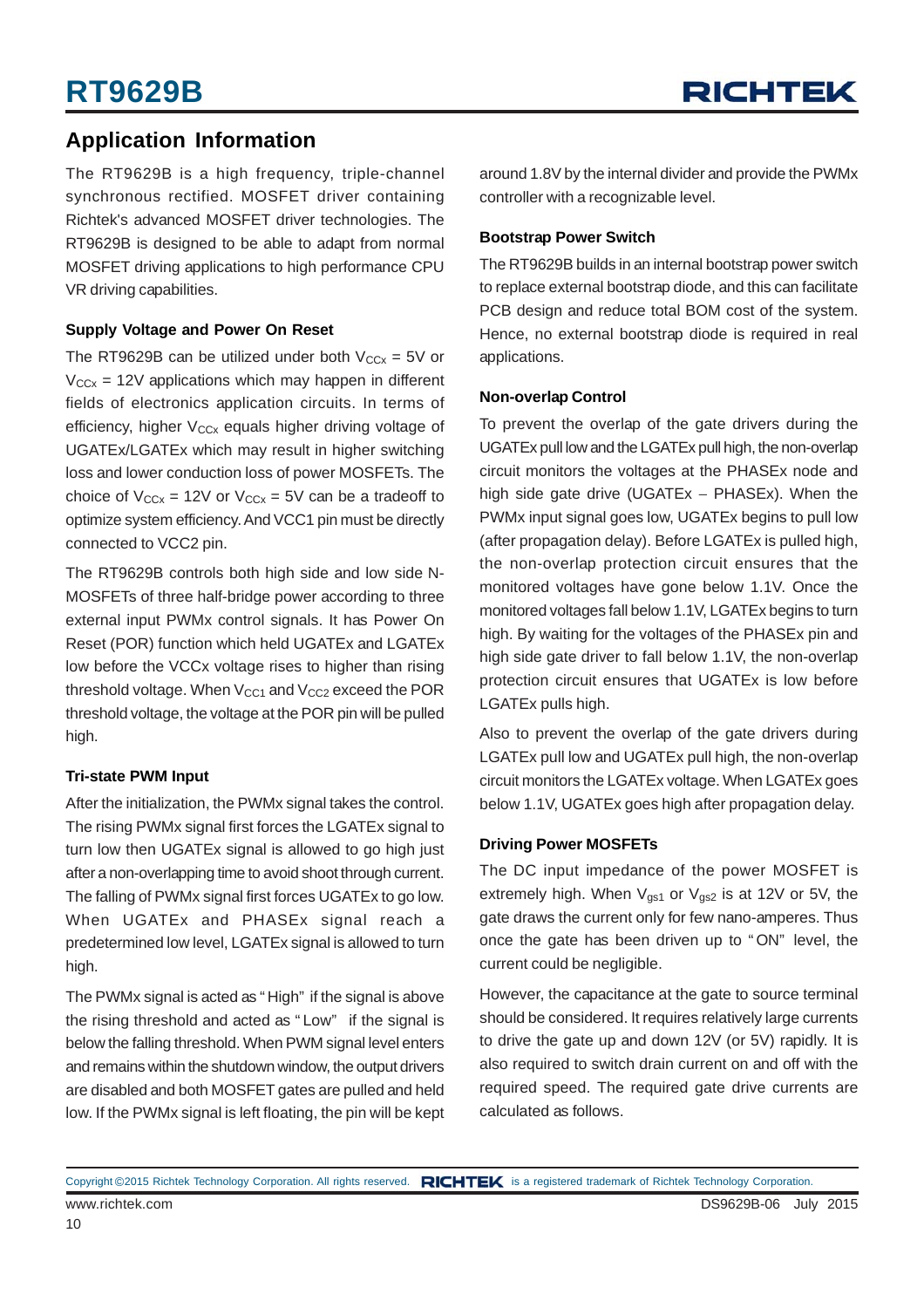## HTEK

![](_page_10_Figure_2.jpeg)

Figure 1. Equivalent Circuit and Waveforms ( $V_{CC} = 12V$ )

In Figure 1, the current  $I_{q1}$  and  $I_{q2}$  are required to move the gate up to 12V. The operation consists of charging  $C_{\alpha d1}$ ,  $C_{\text{gd2}}$ ,  $C_{\text{gs1}}$  and  $C_{\text{gs2}}$ .  $C_{\text{gs1}}$  and  $C_{\text{gs2}}$  are the capacitors from gate to source of the high side and the low side power MOSFETs, respectively. In general data sheets, the  $C_{qs1}$ and  $C_{gs2}$  are referred as " $C_{iss}$ " which are the input capacitors.  $C_{qd1}$  and  $C_{qd2}$  are the capacitors from gate to drain of the high side and the low side power MOSFETs, respectively and referred to the data sheets as "C<sub>rss</sub>" the reverse transfer capacitance. For example,  $t_{r1}$  and  $t_{r2}$  are the rising time of the high side and the low side power MOSFETs respectively, the required current  $I_{gs1}$  and  $I_{gs2}$ , are shown as below :

$$
I_{gs1} = C_{gs1} \frac{dV_{g1}}{dt} = \frac{C_{gs1} \times 12}{t_{r1}}
$$
 (1)

$$
I_{gs2} = C_{gs1} \frac{dV_{g2}}{dt} = \frac{C_{gs1} \times 12}{t_{r2}}
$$
 (2)

Before driving the gate of the high side MOSFET up to 12V, the low side MOSFET has to be off; and the high side MOSFET will be turned off before the low side is turned on. From Figure 1, the body diode " $D_2$ " will be turned on before high side MOSFETs turn on.

$$
I_{gd1} = C_{gd1} \frac{dV}{dt} = C_{gd1} \frac{12}{t_{r1}}
$$
 (3)

Before the low side MOSFET is turned on, the  $C_{qd2}$  have been charged to  $V_{IN}$ . Thus, as  $C_{qd2}$  reverses its polarity and  $g_2$  is charged up to 12V, the required current is

$$
I_{gd2} = C_{gd2} \frac{dV}{dt} = C_{gd2} \frac{V_{1N} + 12}{t_{r2}}
$$
 (4)

It is helpful to calculate these currents in a typical case. Assume a synchronous rectified Buck converter, input voltage  $V_{IN}$  = 12V,  $V_{gs1}$  = 12V,  $V_{gs2}$  = 12V. The high side MOSFET is PHB83N03LT whose  $C_{iss} = 1660pF$ ,  $C_{\text{rss}}$  = 380pF, and  $t_r$  = 14ns. The low side MOSFET is PHB95N03LT whose  $C_{iss} = 2200pF$ ,  $C_{rss} = 500pF$  and  $t_r = 30$ ns, from the equation (1) and (2) we can obtain

$$
I_{gs1} = \frac{1660 \times 10^{-12} \times 12}{14 \times 10^{-9}} = 1.428 \quad (A)
$$
 (5)

$$
I_{gs2} = \frac{2200 \times 10^{-12} \times 12}{30 \times 10^{-9}} = 0.88 \quad (A)
$$
 (6)

from equation. (3) and (4)

$$
I_{gd1} = \frac{380 \times 10^{-12} \times 12}{14 \times 10^{-9}} = 0.326
$$
 (A) (7)

$$
I_{\text{gd2}} = \frac{500 \times 10^{-12} \times (12+12)}{30 \times 10^{-9}} = 0.4 \quad \text{(A)} \tag{8}
$$

the total current required from the gate driving source can be calculated as following equations.

$$
I_{g1} = I_{g51} + I_{gd1} = (1.428 + 0.326) = 1.754
$$
 (A) (9)

$$
I_{g2} = I_{gS2} + I_{gd2} = (0.88 + 0.4) = 1.28
$$
 (A) (10)

By a similar calculation, we can also get the sink current required from the turned off MOSFET.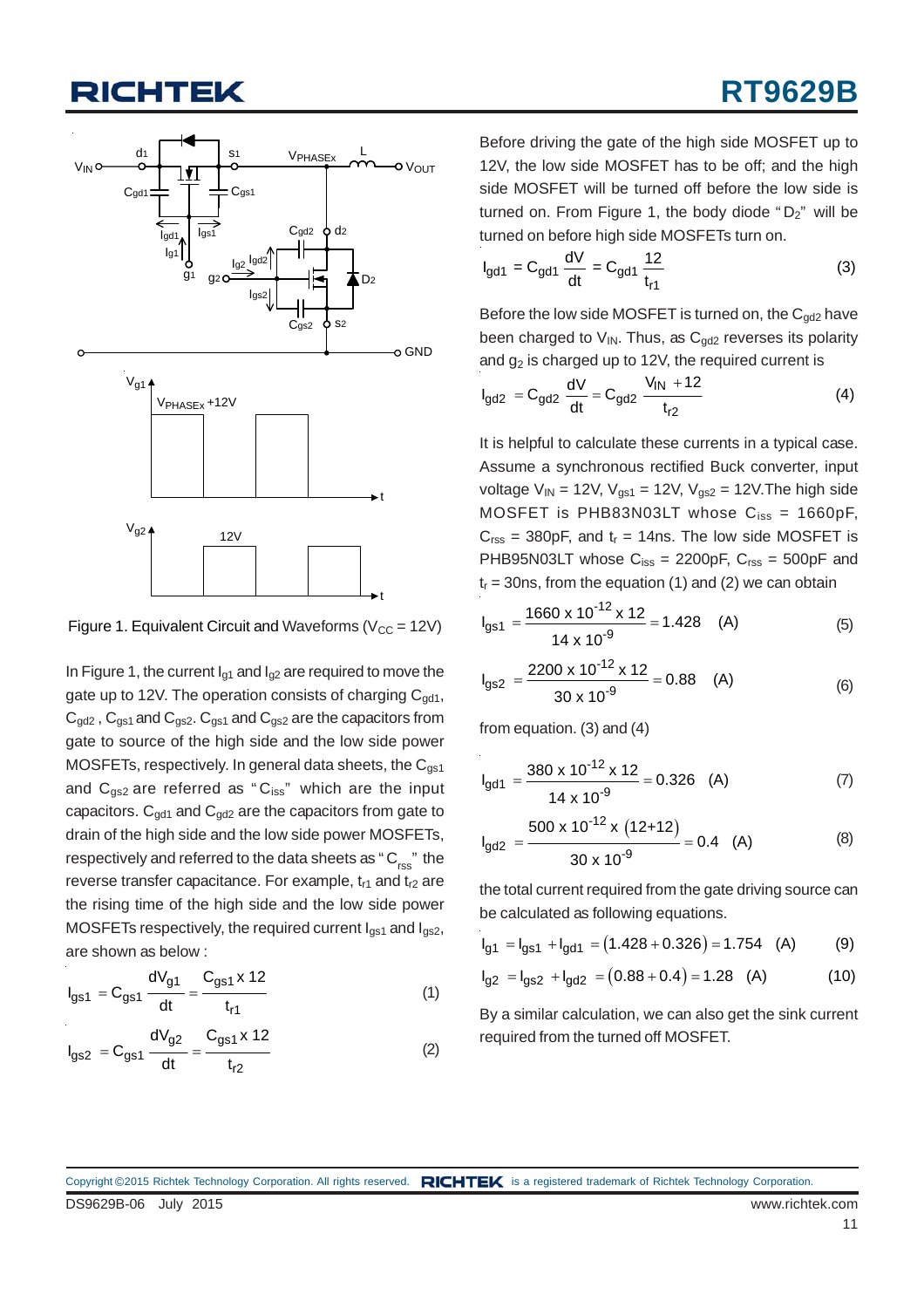#### **Select the Bootstrap Capacitor**

Figure 2 shows part of the bootstrap circuit of the RT9629B. The V<sub>CB</sub> (the voltage difference between BOOTx and PHASEx on RT9629B) provides a voltage to the gate of the high side power MOSFET. This supply needs to be ensured that the MOSFET can be driven. For this, the capacitance  $C_{\text{BNOT}}$  has to be selected properly. It is determined by the following constraints.

![](_page_11_Figure_4.jpeg)

Figure 2. Part of Bootstrap Circuit of RT9629B

In practice, a low value capacitor  $C_{\text{BOOT}}$  will lead to the over charging that could damage the IC. Therefore, to minimize the risk of overcharging and to reduce the ripple on  $V_{CB}$ , the bootstrap capacitor should not be smaller than 0.1μF, and the larger the better. In general design, using 1μF can provide better performance. At least one low-ESR capacitor should be used to provide good local de-coupling. It is recommended to adopt a ceramic or tantalum capacitor.

#### **Power Dissipation**

To prevent driving the IC beyond the maximum recommended operating junction temperature of 125°C, it is necessary to calculate the power dissipation appropriately. This dissipation is a function of switching frequency and total gate charge of the selected MOSFET.

Figure 3 shows the power dissipation test circuit.  $C_L$  and  $C_{\text{U}}$  are the UGATEx and LGATEx load capacitors, respectively. The bootstrap capacitor value is 1μF.

![](_page_11_Figure_10.jpeg)

Figure 3. Power Dissipation Test Circuit

Figure 4 shows the power dissipation of the RT9629B as a function of frequency and load capacitance when  $V_{CC} =$ 12V. The value of  $C_U$  and  $C_L$  are the same and the frequency is varied from 100kHz to 1MHz.

![](_page_11_Figure_13.jpeg)

Figure 4. Power Dissipation vs. Frequency

The operating junction temperature can be calculated from the power dissipation curves (Figure 4). Assume  $V_{CCx} =$ 12V, operating frequency is 200 kHz and  $C_{U} = C_{L} = 1$ nF which emulate the input capacitances of the high side and low side power MOSFETs. From Figure 4, the power dissipation is 100mW. Thus, for example, with the SOP-8 package, the package thermal resistance  $\theta_{JA}$  is 120 $\degree$ C/ W. The operating junction temperature is then calculated as :

 $T_{\text{J}} = (120^{\circ} \text{C/W} \times 100 \text{mW}) + 25^{\circ} \text{C} = 37^{\circ} \text{C}$  (11)

where the ambient temperature is 25°C.

www.richtek.com **DS9629B-06** July 2015 Copyright ©2015 Richtek Technology Corporation. All rights reserved. RICHTEK is a registered trademark of Richtek Technology Corporation.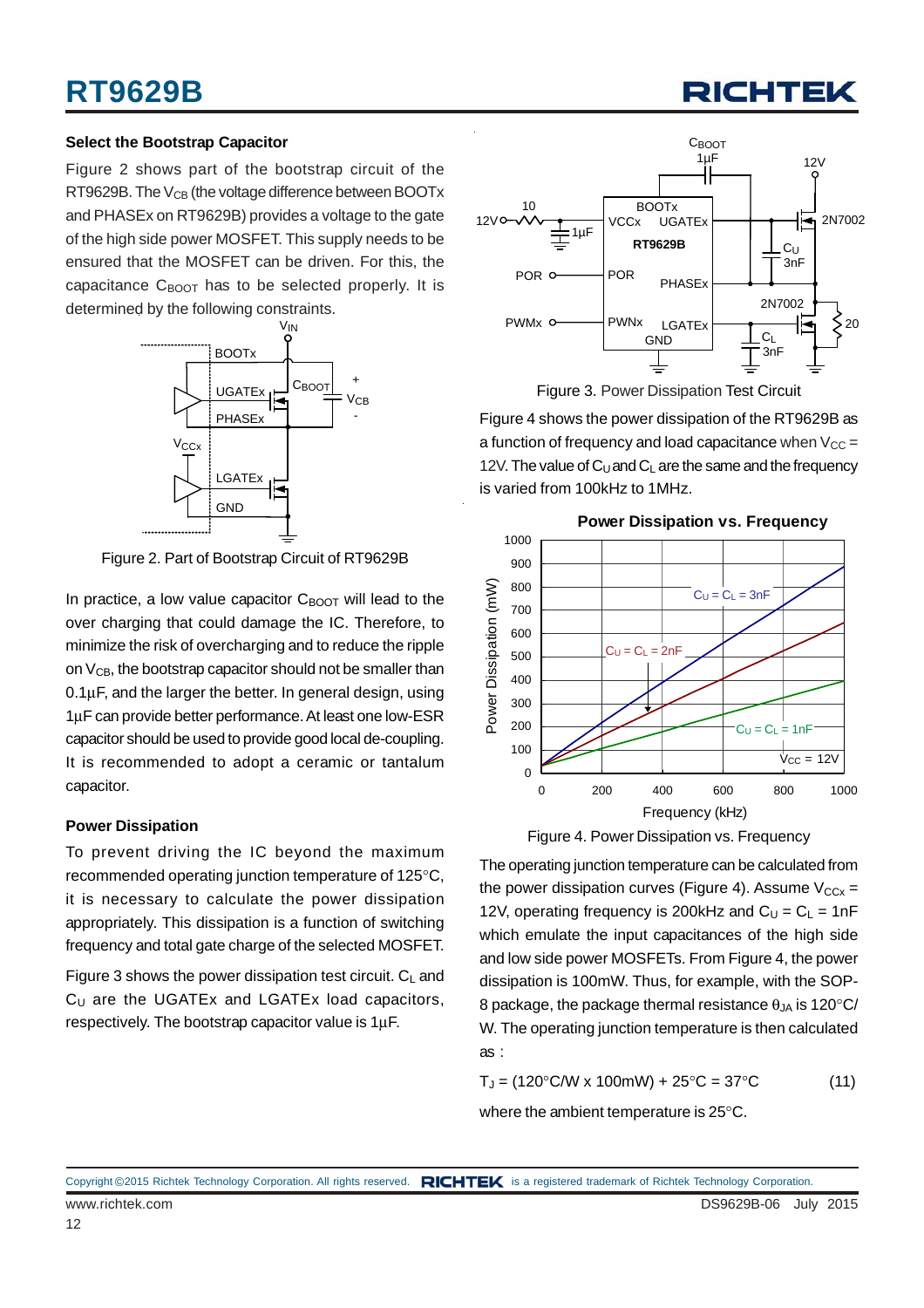#### **Thermal Considerations**

For continuous operation, do not exceed absolute maximum junction temperature. The maximum power dissipation depends on the thermal resistance of the IC package, PCB layout, rate of surrounding airflow, and difference between junction and ambient temperature. The maximum power dissipation can be calculated by the following formula :

#### $P_{D(MAX)} = (T_{J(MAX)} - T_A)/\theta_{JA}$

where  $T_{J(MAX)}$  is the maximum junction temperature,  $T_A$  is the ambient temperature, and  $\theta_{JA}$  is the junction to ambient thermal resistance.

For recommended operating condition specifications of the RT9629B, the maximum junction temperature is 125°C. The junction to ambient thermal resistance,  $\theta_{JA}$ , is layout dependent. For WQFN-24L 5x5 package, the thermal resistance,  $\theta_{JA}$ , is 36°C/W on a standard JEDEC 51-7 four-layer thermal test board. The maximum power dissipation at  $T_A = 25^\circ \text{C}$  can be calculated by the following formula :

 $P_{D(MAX)} = (125^{\circ}C - 25^{\circ}C) / (36^{\circ}C/W) = 2.778W$  for

WQFN-24L 5x5 package

The maximum power dissipation depends on the operating ambient temperature for fixed  $T_{J(MAX)}$  and thermal resistance,  $\theta_{JA}$ . The derating curve in Figure 5 allows the designer to see the effect of rising ambient temperature on the maximum power dissipation.

![](_page_12_Figure_10.jpeg)

Figure 5. Derating Curve of Maximum Power Dissipation

#### **Layout Consideration**

Figure 6 shows the schematic circuit of a synchronous buck converter to implement the RT9629B. The converter operates from 5V to 12V of input Voltage.

For the PCB layout, it should be very careful. The power circuit section is the most critical one. If not configured properly, it will generate a large amount of EMI. The location of  $Q_{UGX}$ ,  $Q_{LGX}$ , Lx should be very close.

Next, the trace from UGATEx, and LGATEx should also be short to decrease the noise of the driver output signals. PHASEx signals from the junction of the power MOSFET, carrying the large gate drive current pulses, should be as heavy as the gate drive trace. The bypass capacitor  $C_{VCC}$ should be connected to GND directly. Furthermore, the bootstrap capacitors  $(C_{\text{BNOTx}})$  should always be placed as close to the pins of the IC as possible.

![](_page_12_Figure_16.jpeg)

Figure 6. Synchronous Buck Converter Circuit

DS9629B-06 July 2015 www.richtek.com Copyright ©2015 Richtek Technology Corporation. All rights reserved. RICHTEK is a registered trademark of Richtek Technology Corporation.